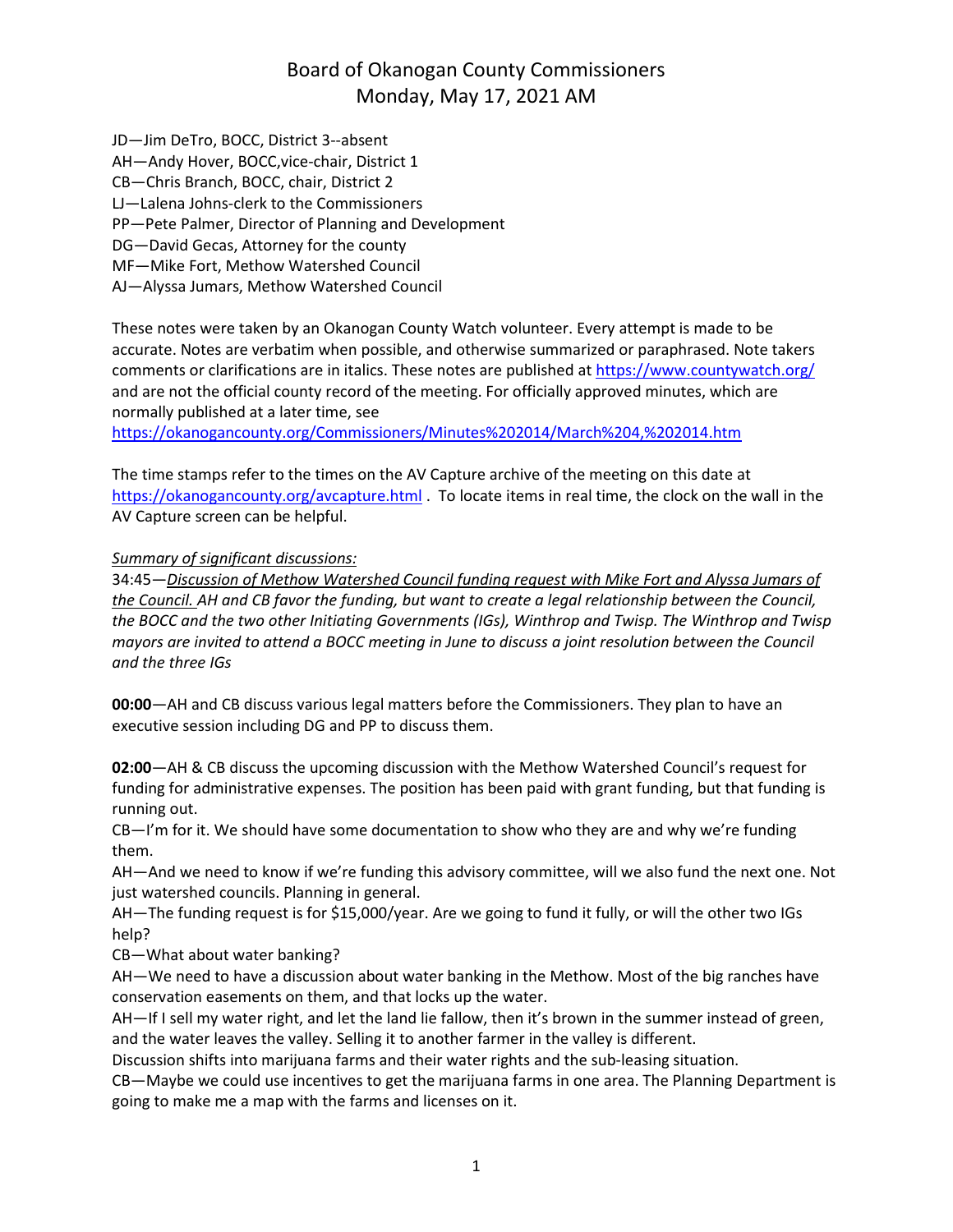AH—Sub-leasing was a big question for me when we were having our public hearings about the code. CB—We're where we are today.

AH—I don't want to just ram-rod something through.

CB—Licenses are zeroing in and stacking up and the market is saturated. And we need to explore commercial and industrial uses on exempt wells anyway.

**22:00**—Executive session for 20 minutes with DG and PP to discuss potential and ongoing litigation RCW42.30.110.1(i)

**34:45**—Discussion of Methow Watershed Council funding request with Mike Fort and Alyssa Jumars of the Council.

AH--\$9.000 for this year, but what's the annual amount?

MF—We're asking for a little bit more money for outreach and also to do minutes. 8 hours/week, which is minimal, it's \$13,000. We're asking only for the administrative part of it. Sarah's (Sarah Lane, Watershed Council Administrator) time. We're keeping the records posted. There's lots going on with WRIA 48. We'll writing that final report for Ecology next March.

AH—These days, we're looking at watersheds in general, we all think that an advisory type body is important.

MF—Discusses history of the council. It's a decision for the commissioners to decide if it's important to the public to maintain the records of the council.

AJ—We're a good source of sound, thorough advice for decision makers like the BOCC. It helps us to discuss complex issues like water banking.

CB—I agree it's important. What's the relationship between the Council and the county? I think we should consider that it's tied to the Watershed Planning Act. Discusses history of this. My feeling is we're in for the long haul, so the planning unit (and the Watershed Council has a role to play in watershed plan), so I don't know if you have a watershed plan that you're updating, I think we should be using the council as a resource. Having the Watershed Council as an interface between the public and the government is important. Somehow we should formalize our relationship. That would better justify the allocation of funds to the council.

AH—It would also help if we had another meeting with all the members of the council and strategize about how we'll move forward.

AJ—I'm new to the council. 2009-2018 implementation plan is the most current. 2018 we conducted a pretty board scoping process called Water 2066. It seems like there's a disconnect in what the community was asking for in 2018 and the plan described in 2009.

AH—Community scoping effort—You've got to make sure the scoping efforts represent the community. There are ways maybe to get better community engagement with direct outreach.

MF—I'm concerned with the outreach, but those are the people who showed up.

CB—It depends on the mix you get. Statistically valid surveys, it's the mix you get.

AJ—Asking for \$13,000 in donations is beyond our reach, but I can tell you about our work plan for the next year. Really important topics and we can be that neutral discussion forum.

AJ—One is to gather & collate information about water quality and quantity. There's a ton of data out there.

AJ—We want to continue to play a role in bringing clarity to the valley's legal water budget.

AJ—Talking about a CRM process as a means of solving the disconnect between water drawn (?) and land use planning.

AJ—Want to continue to provide outreach and education specifically we want to provide input on the goal (?) of water banking.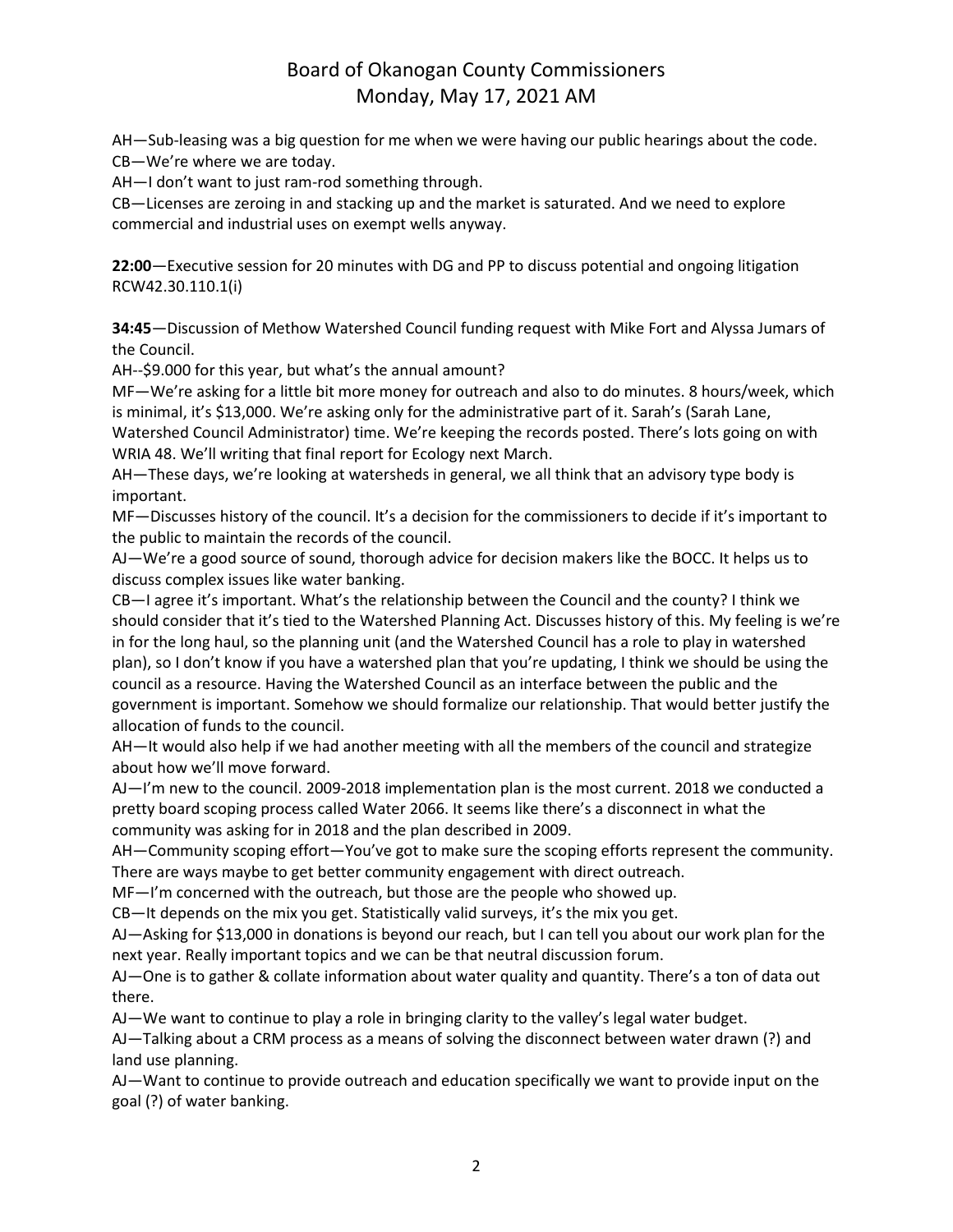AJ—I think you need us to play that role. I listened to the May 3 BOCC meeting and was surprised that you were ready to pass a motion to support a water bank collaboration between the county and the conservation district without asking deeper questions and doing broader scoping, particularly in WRIA 48. I would like to invite CB to our meeting on Thursday. AH will be there.

AH—No. I won't be able to be there.

AJ—The intention was to spend the next couple of meeting talking about water banking.

AH—If CB wants to go, there's no problem. If you talk about water banking, under the legislation, there are only certain types of groups that can do it. I see there are lots of people who want to get involved because there's \$2,000,000 sitting there, but we have to look at—how are we going to be involved. I want the BOCC involved because I don't want price gouging. I don't want policy contrary to what we all believe in.

AJ—We're here to support you in that—making sure the right questions are being asked, etc. Back to our pitch…

MF—Water banking is kind of funny. Not to get away from our pitch, but I just finished the MVID (Methow Valley Irrigation District) pipeline. The substantial water savings is going into instream flow enhancement. TU (Trout Unlimited?) has a lot of water bank in the Methow. 3000-4000 gpm going into water banking. That water mitigates junior users.

AH—All the water savings from MVID went in to instream flow?

MF—Absolutely. Not banked for anything else.

AH—You're correct because they didn't raise the flow rate (mumbles) junior users.

MF—That's what we will do with it. Any water banking from now on, the first thing it does is mitigate junior users.

AH—If I were to lease my first class water right, and somebody down below leases that water right, they don't have to shut off.

MF—The water in the bank goes to the Columbia River. The public needs to be aware how the water bank works.

CB—I can't go to the meeting Thursday, but clearly water banking needs discussion.

AH—Also, we need to discuss the assumptions and scientific information provided by Sarah the other day about our well tracking software. We need a decision on that to say how much water is coming out of the reserve.

AH—It's our database we're using. Cloud based, called Riverbank. Public facing database where people can see how much water is coming out of each reserve. So we need the council to say "Yes, this data is valid. It's the same exact assumptions and data used in the Aspect study and the updated database. MF—Questions—It looks at the (shake?) file for the parcels? (AH—Correct) and makes a decision on those decision based on the centroid based on which reach it's in? (AH—Correct) It looks at all codes… AH—They've taken all the assumptions about 1976 and 1994, so they looks at each parcel's code and made a determination about if it's using an exempt well. From a year ago, we know if there's an exempt well. It will automatically update now and it'll be accurate. It doesn't forecast and doesn't do any of the land use projections. It's just a snapshot of the water is used that day. It'll the thing we sent the report to Ecology on. It's by reach.

CB—Back to the proposal. Council has an opinion and I rely on that. I appreciate the diversity of the councils and their knowledge. I remember when it was first established. It's a planning unit I respect, but it hasn't had the relationship with the county that it needs. We should establish something by resolution and then we can fund its activity.

AH—Here's a possible issue. The Watershed Foundation is a 501(3)c. I don't think that the county can put money into that. So how do we fund it?

MF—Sarah could send a monthly bill.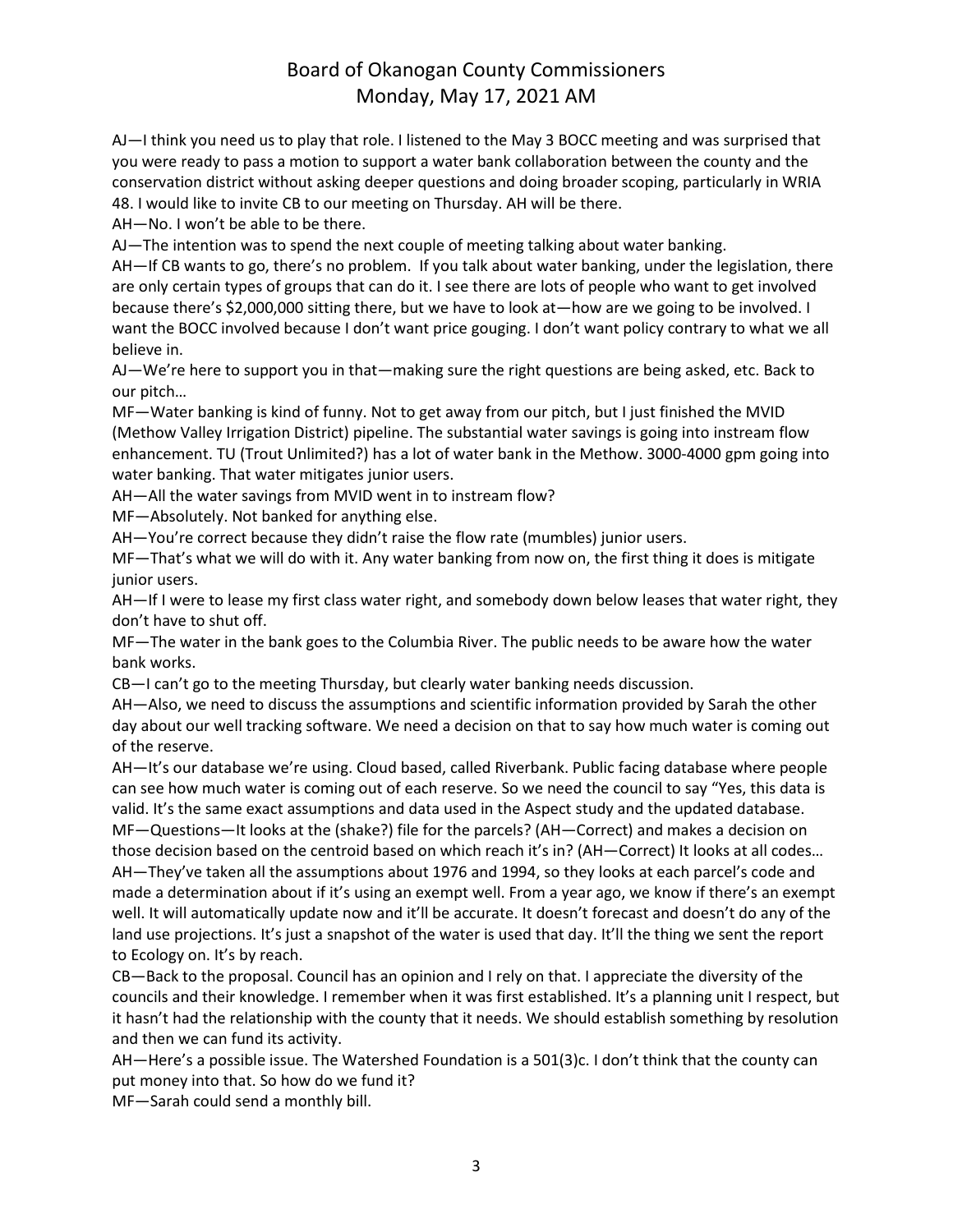CB—If the council represents us, the Memorandum of Agreement (MOA) or whatever, we don't have a contract with you.

AJ—I don't think the council could commit to representing the county because there are other IGs involved.

CB—But as an advisory committee you do, so we have to establish how that works. Let's look into how that works. The relationship is important. Who do we have the relationship with?

MF—Start with an MOA?

AH—The county opens up a part-time position to fund administrative assistant for the council? AJ—My sense is we'd like to maintain our autonomy.

AH—If it's an advisory committee to the county, and it's completely against the direction the county is going, we'd have issues.

AJ—I don't see us going against the direction of the county, just providing advice that you're free to take.

CB—It only takes one person. And I haven't heard anything come out of the council that I'd consider controversial, but if there are three different people here, they could have a whole different view of life. So we need to make the relationship solid.

AH—There is no autonomy. Because it was formed under an RCW that county government could appoint a group to do this. If the county's not involved, you're not a legal entity. Just a group of people sitting around having a chat.

AH—The foundation was created to be the fiduciary body for the Watershed Council because none of the IGs had the horsepower to write the grants, correct? MF & AJ—Yes.

CB—And Winthrop and Twisp are in need of good water management. It really has a lot to do with the county.

MF—Before we started the foundation, Twisp sponsored the grants.

AH—If we have an agreement, the foundation won't need to exist. The county will be the fiduciary body AJ—We need to be able to go after other funds…

CB—…not available to local governments. Good point.

AH—The council is necessary. People to represent different geographical areas about water use. But how do we do it? People were worried about law suits for their recommendations.

CB—discusses history of legislation relating to watershed councils.

CB—We could look at other counties and watershed groups to see who they're doing.

AH—Here's my overarching idea. I would like the county to be able to support the council (technically or financially) as an advisory committee to the three IGs. I'd like to see that happen in the Okanogan watershed, too. So have to establish the ground rules for the relationship.

CB—If we had a resolution, we could take the IGs out of it, but require representatives from the towns. If it's created by the county, it's funded.

AH—There's a lot of autonomy right now.

MF—When the county approved the watershed plan in 2006, we had a discussion with BOCC and they said, well, make a foundation. The council was formed but there never was a discussion about money. Then DOE wanted to give us money. Foundation takes the money.

CB—Didn't DOE ever think about this….

CB—Given the land use issues we're dealing with in the Methow, did the past BOCC do with the information collected with the council, and did they make responsible decisions.

AH—Up until we in this board changed the zoning from 1 acre to 5 acres in the lower Methow, we're the ones that took the initiative to change the zoning.

CB—I need the information and the conversation with the people down there.

AH—discusses different proposals and getting funding.